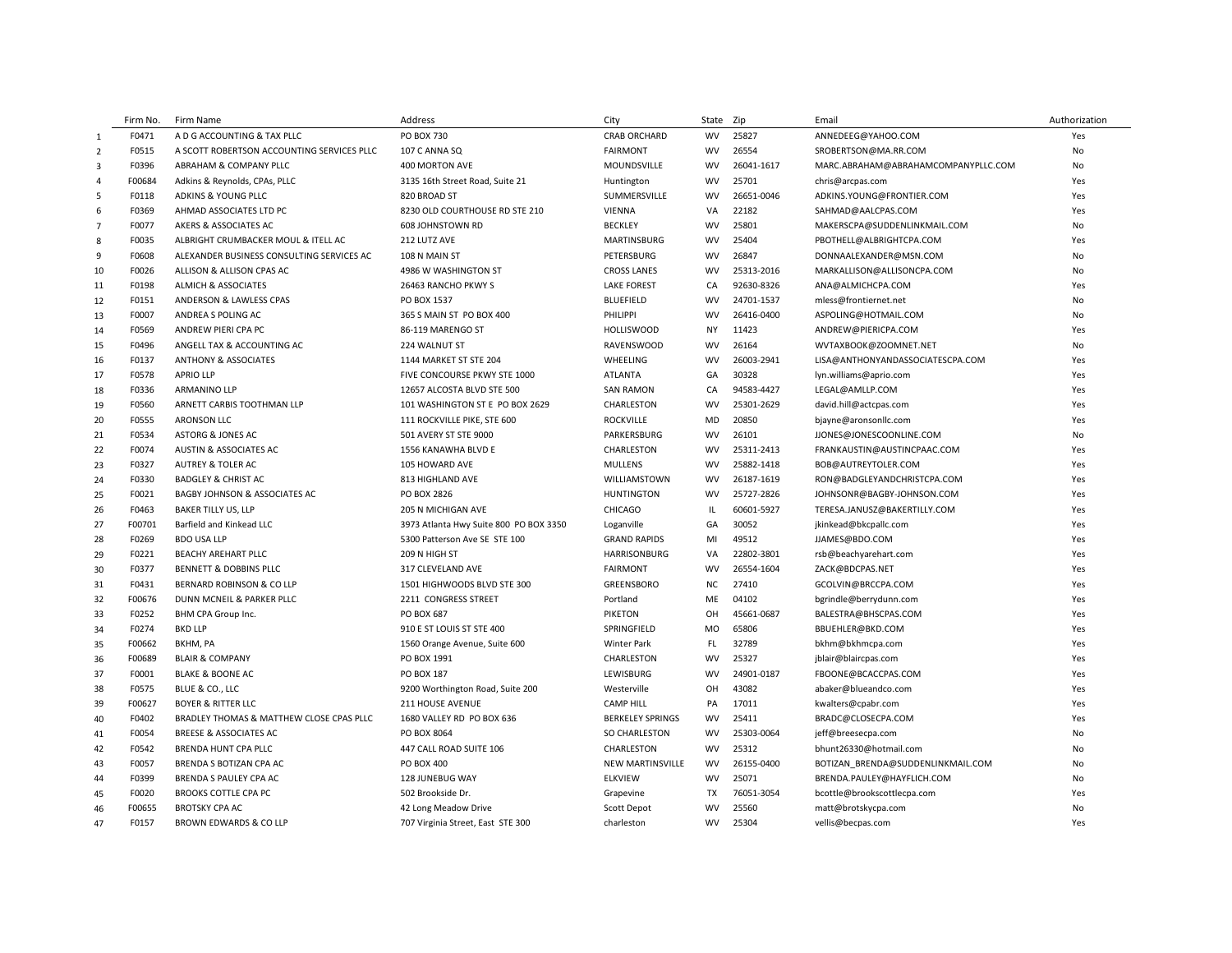| 48 | F0570  | BROWN SMITH WALLACE LLP                   | 6 CITY PLACE DR STE 900                | <b>ST LOUIS</b>         | <b>MO</b> | 63141      | tjerry@bswllc.com                | Yes |
|----|--------|-------------------------------------------|----------------------------------------|-------------------------|-----------|------------|----------------------------------|-----|
| 49 | F00682 | Bruce H Elliott CPA PLLC                  | PO Box 639                             | <b>Berkeley Springs</b> | <b>WV</b> | 25411-0639 | Bruce.Elliott@cpa.com            | No  |
| 50 | F0544  | BUCKLER MCKENNEY & NADZADI PC             | 116 FOX PLAN RD                        | MONROEVILLE             | PA        | 15146      | mitch@bmn-cpa.com                | Yes |
| 51 | F0355  | BUFFAMANTE WHIPPLE BUTTAFARO PC           | 130 S UNION ST STE 200                 | OLEAN                   | <b>NY</b> | 14760      | REJ@BWBCPA.COM                   | Yes |
| 52 | F0600  | C ZACHARY MEYERS PLLC                     | 170 Hyde Park Road                     | Winfield                | <b>WV</b> | 25213      | CZMCPACVA@CZMEYERS.COM           | No  |
| 53 | F0417  | CANDICE A HAWLEY CPA PLLC                 | PO BOX 4537                            | CHARLESTON              | <b>WV</b> | 25364      | CHAWLEY@CANDICEHAWLEY.COM        | No  |
| 54 | F00657 | Capin Crouse, LLP                         | 345 Massachusetts Ave STE 300          | Indianapolis            | IN        | 46204      | cpeandlicensing@capincrouse.com  | Yes |
| 55 | F0582  | CARON & BLETZER PLLC                      | 1 Library Lane PO BOX 668              | <b>KINGSTON</b>         | NH        | 03848      | Dkimball@CARONBLETZER.COM        | Yes |
| 56 | F0123  | CARTE & ASSOCIATES PLLC                   | 3437 TEAYS VALLEY RD                   | HURRICANE               | <b>WV</b> | 25526-9279 | DCARTE@CARTEWARWICK.COM          | No  |
| 57 | F0491  | CARTE HALL & ASSOCIATES AC                | <b>PO BOX 827</b>                      | <b>ELKINS</b>           | <b>WV</b> | 26241      | MAIL@CARTEHALLCPAS.COM           | Yes |
| 58 | F0610  | CARTER & COMPANY CPA LLC                  | 243 HARBOR BLVD STE 201                | <b>DESTIN</b>           | <b>FL</b> | 32541      | michelle@cartercpa.net           | Yes |
| 59 | F00623 | Caudill & Associates CPA PLLC             | 3070 Lake Crest Cir - Box 267          | LEXINGTON               | KY        | 40513      | gscaudill@cgacpas.com            | Yes |
| 60 | F0410  | CAVA & BANKO PLLC                         | 117 E MAIN ST                          | <b>BRIDGEPORT</b>       | <b>WV</b> | 26330      | ABANKO@CAVABANKOCPA.COM          | Yes |
| 61 | F00674 | <b>CHANG &amp; COMPANY</b>                | 4360 Chamblee Dunwoody Rd Suite 206    | Atlanta                 | GA        | 30341      | spencerga@gmail.com              | Yes |
| 62 | F0559  | CHARLES L. STRAUSBAUGH CPA PC             | 45 WALNUT ST                           | WAYNESBORO              | PA        | 17268      | SPRICE@CLSCPAPC.COM              | Yes |
| 63 | F0374  | CHERRY BEKAERT LLP                        | 200 S 10TH ST STE 900                  | <b>RICHMOND</b>         | VA        | 23219      | ATARKER@CBH.COM                  | Yes |
| 64 | F00658 | CHILDERS ACCOUNTING PLLC                  | 109 LAFAYETTE ST                       | <b>SAINT MARYS</b>      | <b>WV</b> | 26170      | kristin@childers-cpa.com         | Yes |
| 65 | F0484  | CHRIS R PETTIGREW AC                      | 1914 HUBER RD                          | CHARLESTON              | <b>WV</b> | 25314      | crpettigrewcpa@yahoo.com         | No  |
| 66 | F0510  | CHRISTOPHER J PASSERO CPA & ASSOCIATES AC | 3979 Teays Valley Rd.                  | Hurricane               | <b>WV</b> | 25526      | CPASSERO@PASSEROADAMS.COM        | No  |
| 67 | F0401  | CHRISTY TRIBBLE CPA AC                    | <b>122 BTHIRD STREET</b>               | <b>ELKINS</b>           | <b>WV</b> | 26241      | CTRIBBLECPA@GMAIL.COM            | No  |
| 68 | F00621 | Citrin Cooperman & Company LLP            | 529 Fifth Avenue                       | New York City           | <b>NY</b> | 10017      | bstofflet@citrincooperman.com    | Yes |
| 69 | F0522  | <b>CLARK SCHAEFER HACKETT</b>             | 10100 INNOVATION DR STE 400            | MIAMISBURG              | OH        | 45342      | JHAUBROCK@CSHCO.COM              | Yes |
| 70 | F0347  | <b>CLIFTONLARSONALLEN LLP</b>             | 220 S 6TH ST STE 300                   | <b>MINNEAPOLIS</b>      | MN        | 55402      | elizabeth.spencer@claconnect.com | Yes |
| 71 | F0572  | COHEN & COMPANY LTD                       | 1350 EUCLID AVE STE 800                | CLEVELAND               | OH        | 44115      | bridget.ling@COHENCPA.COM        | Yes |
| 72 | F0506  | <b>COHNREZNICK LLP</b>                    | 14 Sylvan Way                          | Parsippany              | <b>NJ</b> | 07054      | peggy.kruse@COHNREZNICK.COM      | Yes |
| 73 | F0110  | <b>COKELEY &amp; ASSOCIATES PLLC</b>      | PO BOX 240                             | HARRISVILLE             | <b>WV</b> | 26362-0240 | ED@COKELEYCPAS.COM               | Yes |
| 74 | F0428  | COLE & ASSOCIATES CPAs LLC                | 2118 ROSALIND AVE SW                   | ROANOKE                 | VA        | 24014-1718 | CLARKC@COLECPAS.COM              | Yes |
| 75 | F0125  | CONLEY CPA GROUP PLLC                     | 2857 WHITE HALL BLVD                   | <b>FAIRMONT</b>         | <b>WV</b> | 26554      | KGREENE@CONLEYCPAGROUP.COM       | Yes |
| 76 | F0341  | COOPER & ASSOCIATES AC                    | 55 CHASE DR                            | HURRICANE               | <b>WV</b> | 25526-8937 | jeremy@COOPERASSOCIATESWV.COM    | Yes |
| 77 | F0145  | COSTANZO & ASSOCIATES PLLC                | 1341 NATIONAL RD PO BOX 2050           | WHEELING                | <b>WV</b> | 26003-0251 | mcostanzo@costanzocpas.com       | Yes |
| 78 | F0535  | COXHOLLIDAYOUNG PLLC                      | 101 N Spring Street, Suite 200         | Martinsburg             | <b>WV</b> | 25401      | cyoung@chycpa.com                | Yes |
| 79 | F0421  | <b>CROWE LLP</b>                          | 320 E JEFFERSON BLVD                   | <b>SOUTH BEND</b>       | IN        | 46624      | PAM.LOWEEN@CROWE.COM             | Yes |
| 80 | F0472  | CUNNINGHAM & ASSOCIATES CPAS AC           | 823 CAROLINA AVE STE 1                 | <b>CHESTER</b>          | <b>WV</b> | 26034      | ANNE@C-P-A.COM                   | Yes |
| 81 | F0037  | CUNNINGHAM POWELL ALEXANDER AC            | 1544 MILEGROUND RD                     | MORGANTOWN              | <b>WV</b> | 26505-3749 | JIM@CPAWV.COM                    | No  |
| 82 | F0127  | D SHAWN WHEELER CPA PLLC                  | 1638 COONSKIN DR                       | CHARLESTON              | <b>WV</b> | 25311-1024 | N200LV@GMAIL.COM                 | No  |
| 83 | F0167  | D'ANNIBALLE & COMPANY INC                 | 2720 SUNSET BLVD                       | STEUBENVILLE            | OH        | 43952-1155 | DAVE@DANNIBALLECPAS.COM          | Yes |
| 84 | F0398  | DARNELL & COMPANY AC                      | 59 RULAND RD STE F                     | KEARNEYSVILLE           | <b>WV</b> | 25430      | DDARNELL@DARNELLCO.COM           | No  |
| 85 | F0460  | DAUBY OCONNOR & ZALESKI LLC               | 501 CONGRESSIONAL BLVD STE 300         | CARMEL                  | IN        | 46032      | GWASIAK@DOZ.NET                  | Yes |
| 86 | F00699 | DAVE V. JOHN, LLC                         | 4788 WEST COMMERCIAL BLVD              | FORT LAUDERDALE         | FL        | 33319      | dave@davejohncpa.com             | Yes |
| 87 | F0006  | DAVID M GANTZER CPA AC                    | 111 PARK VIEW LANE STE 103             | <b>WHEELING</b>         | <b>WV</b> | 26003-3406 | DAVE@GANTZERCPA.COM              | No  |
| 88 | F0243  | DEARIEN & COMPANY AC                      | 405 CAPITOL ST STE 605                 | CHARLESTON              | <b>WV</b> | 25301-1778 | SDEARIEN@DEARIENANDCO.COM        | Yes |
| 89 | F0354  | DECKER & COMPANY PLLC                     | 64 WARM SPRINGS AVE                    | <b>MARTINSBURG</b>      | <b>WV</b> | 25404      | DDECKER@DECKERANDCOMPANY.COM     | Yes |
| 90 | F0211  | DELOITTE & TOUCHE LLP                     | 4022 SELLS DR                          | <b>HERMITAGE</b>        | TN        | 37076-2903 | mmoran@deloitte.com              | Yes |
| 91 | F0594  | DENESEUS & ASSOCIATES PLLC                | 175 PIPPIN DR                          | <b>MARTINSBURG</b>      | <b>WV</b> | 25403      | cpabsd@comcast.net               | No  |
| 92 | F00628 | DENISE C DAMPIER CPA PLLC                 | 201 NORTH MCDOWELL STREET PO BOX 30633 | CHARLOTTE               | ΝC        | 28230      | dcdampier@gmail.com              | Yes |
| 93 | F0002  | DENNIS M BRUMFIELD CPA AC                 | 3301 JACKSON AVE                       | PT PLEASANT             | <b>WV</b> | 25550-1826 | BRUM@SUDDENLINKMAIL.COM          | Yes |
| 94 | F0117  | DIAMOND LEFTWICH & CO PLLC                | 422 10TH ST PO BOX 527                 | <b>HUNTINGTON</b>       | <b>WV</b> | 25710-0527 | JESSLEFTWICHCPA@WVDSL.NET        | Yes |
| 95 | F0592  | DIMIT ACCOUNTING CORPORATION              | 729 29th Street                        | Parkersburg             | <b>WV</b> | 26101      | dimitcpa@gmail.com               | Yes |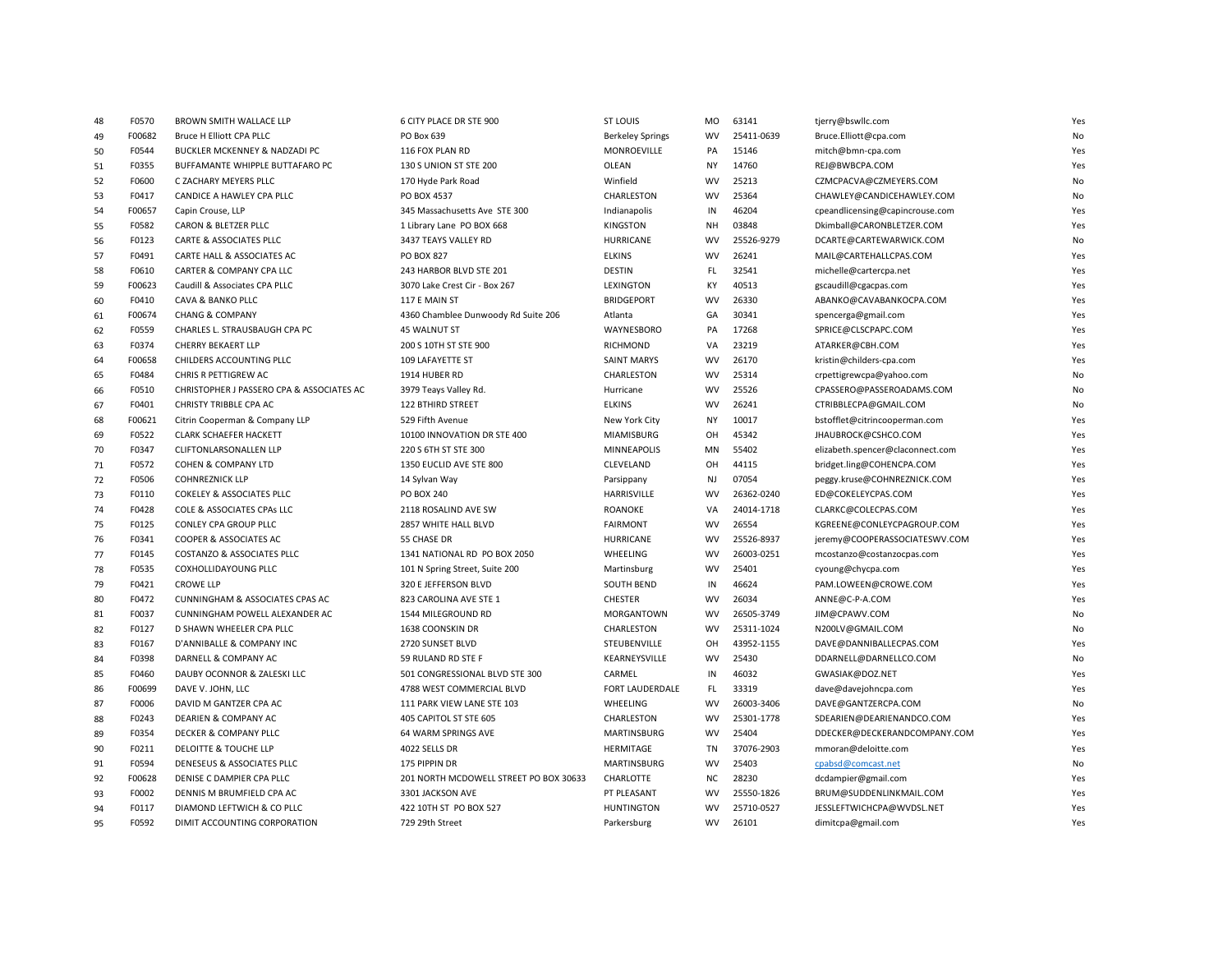| 96  | F0473  | DIXON HUGHES GOODMAN LLP                   | PO BOX 1747                        | CHARLESTON           | WV        | 25326-1747 | SONDRA.SETSER@DHG.COM         | Yes       |
|-----|--------|--------------------------------------------|------------------------------------|----------------------|-----------|------------|-------------------------------|-----------|
| 97  | F0617  | DOOLEY & VICARS CPAS LLP                   | 21 S SHEPPARD ST                   | <b>RICHMOND</b>      | VA        | 23221      | mike@dvcpas.com               | Yes       |
| 98  | F0537  | DOPSON & ASSOCIATES PLLC                   | 217 W BURKE ST                     | <b>MARTINSBURG</b>   | <b>WV</b> | 25401      | STEVE@DOPSONCPA.COM           | No        |
| 99  | F0447  | DORINDA KISNER CPA PLLC                    | 1003 E STATE AVE                   | <b>TERRA ALTA</b>    | <b>WV</b> | 26764      | DORINDA@KISNERCPA.COM         | Yes       |
| 100 | F00629 | <b>TAX</b>                                 | 140 Stonewall Rd                   | Fairmont             | <b>WV</b> | 26554      | daniel.jaggie@gmail.com       | No        |
| 101 | F0573  | E G CONLEY PC                              | ONE FORESTWOOD DR STE 201          | PITTSBURGH           | PA        | 15237      | GNEMTUDA@EGCONLEY.COM         | Yes       |
| 102 | F0500  | EDWARD D GOMPERS & COMPANY AC              | 2001 MAIN ST STE 401               | WHEELING             | <b>WV</b> | 26003      | TED@GOMPERSCO.COM             | Yes       |
| 103 | F0403  | EIDE BAILLY LLP                            | 4310 17TH AVE S                    | <b>FARGO</b>         | <b>ND</b> | 58108-2545 | eburnett@eidebailly.com       | Yes       |
| 104 | F0365  | ELLIOTT DAVIS LLC                          | 355 South Main Street Ste 500      | GREENVILLE           | SC        | 29601      | Lorraine.Lee@ELLIOTTDAVIS.COM | Yes       |
| 105 | F0121  | ELLIS & ELLIS PLLC                         | 500 VIRGINIA ST E STE 1000         | CHARLESTON           | <b>WV</b> | 25301-2716 | MICHELLE@ELLISCPA.COM         | Yes       |
| 106 | F0379  | ERIC J AYERSMAN CPA AC                     | 339 3RD AVE                        | <b>SO CHARLESTON</b> | <b>WV</b> | 25303      | EAYERSMANCPA@SUDDENLINK.NET   | No        |
| 107 | F0153  | <b>ERNST &amp; YOUNG LLP</b>               | 500 VIRGINIA ST E STE 900          | CHARLESTON           | <b>WV</b> | 25301-2125 | eyusregistrations@ey.com      | Yes       |
| 108 | F0059  | FELTON CPA AC                              | 1144 MARKET ST STE 600             | WHEELING             | <b>WV</b> | 26003-2941 | PFELTON@FELTONCPA.COM         | Yes       |
| 109 | F0596  | <b>FERRARI &amp; ASSOCIATES PLLC</b>       | 616 Schubert Pl                    | Morgantown           | <b>WV</b> | 26505      | nick@ferraricpas.com          | Yes       |
| 110 | F0563  | FIKE CONNER AND ASSOCIATES PA              | 546 NATIONAL HIGHWAY               | CUMBERLAND           | MD        | 21502      | FIKECONNER@ATLANTICBB.NET     | Yes       |
| 111 | F0507  | FIRLEY MORAN FREER & EASSA CPA PC          | 125 East Jefferson St Ste 920      | Syracuse             | <b>NY</b> | 13202      | CZELLAR@FMFECPA.COM           | Yes       |
| 112 | F0574  | FIZER AND ASSOCIATES PLLC                  | 10 STONY POINT RD                  | CHARLESTON           | <b>WV</b> | 25314      | FIZERAN@SUDDENLINK.NET        | Yes       |
| 113 | F00656 | FOGLE ACCOUNTING & CONSULTING PLLC         | PO Box 1339                        | Shepherdstown        | <b>WV</b> | 25443      | dana@fogle.cpa                | <b>No</b> |
| 114 | F0556  | FRANK N HESTAND CPA PSC                    | 261 REGENCY CIRCLE STE 1           | LEXINGTON            | KY        | 40503      | FRANK@FNHCPA.COM              | Yes       |
| 115 | F00634 | FRED C. HESS CPA PLLC                      | PO BOX 8593                        | CHARLESTON           | <b>WV</b> | 25303      | f.hess.cpa@gmail.com          | Yes       |
| 116 | F0487  | FREED MAXICK CPAS PC                       | 424 MAIN ST STE 800                | <b>BUFFALO</b>       | NY        | 14202      | JOSEPH.VOLPE@FREEDMAXICK.COM  | Yes       |
| 117 | F0528  | <b>FULL &amp; HUPP CPAS AC</b>             | 534 4th Street                     | Marietta             | <b>WV</b> | 45750      | dougfullcpa@gmail.com         | Yes       |
| 118 | F00650 | Gates Tax Service AC                       | 15 Roving Dr                       | Martinsburg          | <b>WV</b> | 25403      | gatestax@yahoo.com            | No        |
| 119 | F0214  | <b>GBQ PARTNERS LLC</b>                    | 230 WEST ST STE 700                | <b>COLUMBUS</b>      | OH        | 43215      | TPOWERS@GBQ.COM               | Yes       |
| 120 | F00681 | Gettry Marcus CPA PC                       | 88 Froehlich Farm Blvd             | Woodbury             | NY        | 11797      | pbella@gettrymarcus.com       | Yes       |
| 121 | F0514  | GIANOLA HARMON & ASSOC PLLC                | 93 MACCORKLE AVE SW                | <b>SO CHARLESTON</b> | <b>WV</b> | 25303      | STEVENHARMONCPA@GMAIL.COM     | Yes       |
| 122 | F00696 | GIVEN ACCOUNTING CORPORATION               | 463 Given Lane Strange Creek       | <b>Strange Creek</b> | <b>WV</b> | 25063      | dan.given@givencpas.com       | No        |
| 123 | F0288  | <b>GLEN WALKER CPA</b>                     | PO BOX 1646                        | MORGANTOWN           | <b>WV</b> | 26507      | cpaforensic@frontier.com      | No        |
| 124 | F0104  | GLESSNER & ASSOCIATES PLLC                 | 2084 NATIONAL RD                   | WHEELING             | <b>WV</b> | 26003-5229 | Steve@GLESSNERCPA.COM         | Yes       |
| 125 | F0257  | GOFF BACKA ALFERA & COMPANY LLC            | 3325 SAW MILL RUN BLVD STE 200     | PITTSBURGH           | PA        | 15227-2736 | RJMCKOWN@GBACO.COM            | Yes       |
| 126 | F0297  | <b>GOLDKLANG GROUP CPAs PC</b>             | 1801 ROBERT FULTON DR STE 200      | <b>RESTON</b>        | VA        | 20191-4347 | LMONAHAN@GGROUPCPAS.COM       | Yes       |
| 127 | F0126  | <b>GOMPERS LOHRI &amp; ASSOCIATES PLLC</b> | <b>117 EDGINGTON LANE</b>          | WHEELING             | <b>WV</b> | 26003-1534 | CHRIS@GOMPERSCPA.COM          | Yes       |
| 128 | F0253  | <b>GRANT THORNTON LLP</b>                  | 12 Federal Street Suite 200        | Pittsburgh           | PA        | 15212      | brenna.freudenthal@us.gt.com  | Yes       |
| 129 | F00691 | Gray Callison and Jones CPA PC             | 3813 Forrestgate Drive             | Winston-Salem        | <b>NC</b> | 27103      | bcochran@graycallison.com     | Yes       |
| 130 | F00631 | GRAY GRIFFITH & MAYS - MORGANTOWN PLLC     | 707 Virginia Street East           | Charleston           | <b>WV</b> | 25301      | ryan@ggmcpa.net               | Yes       |
| 131 | F0003  | <b>GRAY GRIFFITH &amp; MAYS AC</b>         | 707 VIRGINIA ST E STE 400          | CHARLESTON           | <b>WV</b> | 25301-2724 | GGM@GGMCPA.NET                | Yes       |
| 132 | F0429  | <b>GRIFFITH &amp; ASSOCIATES PLLC</b>      | 950 LITTLE COAL RIVER RD           | <b>ALUM CREEK</b>    | <b>WV</b> | 25003      | Michael@Griffith.CPA          | Yes       |
| 133 | F0565  | <b>GROSSMAN YANAK &amp; FORD LLP</b>       | 401 Liberty Avenue STE 1800        | PITTSBURGH           | PA        | 15222      | LUBIC@GYF.COM                 | Yes       |
| 134 | F00626 | HARPER RAINS KNIGHT & COMPANY PA           | 1052 HIGHLAND COLONY PRKWY STE 100 | RIDGELAND            | MS        | 39157      | tbaldi@hrkcpa.com             | Yes       |
| 135 | F0062  | HARRIS HARDIN & COMPANY AC                 | 404 9TH ST STE 201                 | <b>HUNTINGTON</b>    | <b>WV</b> | 25701-1401 | WHARRIS@HARRISHARDIN.NET      | Yes       |
| 136 | F0245  | HARTLEY & STRAUB PLLC                      | 522 7TH ST                         | MOUNDSVILLE          | <b>WV</b> | 26041-2127 | CI7576@YAHOO.COM              | Yes       |
| 137 | F0299  | HAYFLICH CPAS PLLC                         | 300 8TH ST 3RD FL                  | <b>HUNTINGTON</b>    | <b>WV</b> | 25701-9391 | Ashli.Dyer@hayflich.com       | Yes       |
| 138 | F0084  | HELEN MARCUM CPA AC                        | 340 TANGO RD                       | YAWKEY               | <b>WV</b> | 25573      | HMMACC@HUGHES.NET             | No        |
| 139 | F0494  | HENDERSON & PILLETERI LLC                  | 200 CHASE PARK S STE 220           | <b>BIRMINGHAM</b>    | AL        | 35244      | CJONES@HENDERSONCPA.COM       | Yes       |
| 140 | F0480  | HENDERSON TAX SERVICE PLLC                 | 1228 Country Club Road             | Fairmont             | <b>WV</b> | 26554      | MIKE@HENDERSONCG.COM          | No        |
| 141 | F0553  | HENRY H JONES CPA PLLC                     | 3511 E CUMBERLAND RD               | <b>BLUEFIELD</b>     | <b>WV</b> | 24701      | HENRY@HHJONESCPA.COM          | Yes       |
| 142 | F0548  | HERBEIN & COMPANY INC                      | 2763 Century Blvd                  | Reading              | PA        | 19610      | japollet@herbein.com          | Yes       |
| 143 | F0019  | HERMAN & CORMANY CPAS AC                   | 8 CAPITOL ST STE 600               | CHARLESTON           | <b>WV</b> | 25301      | VCC@HCCPAWV.COM               | Yes       |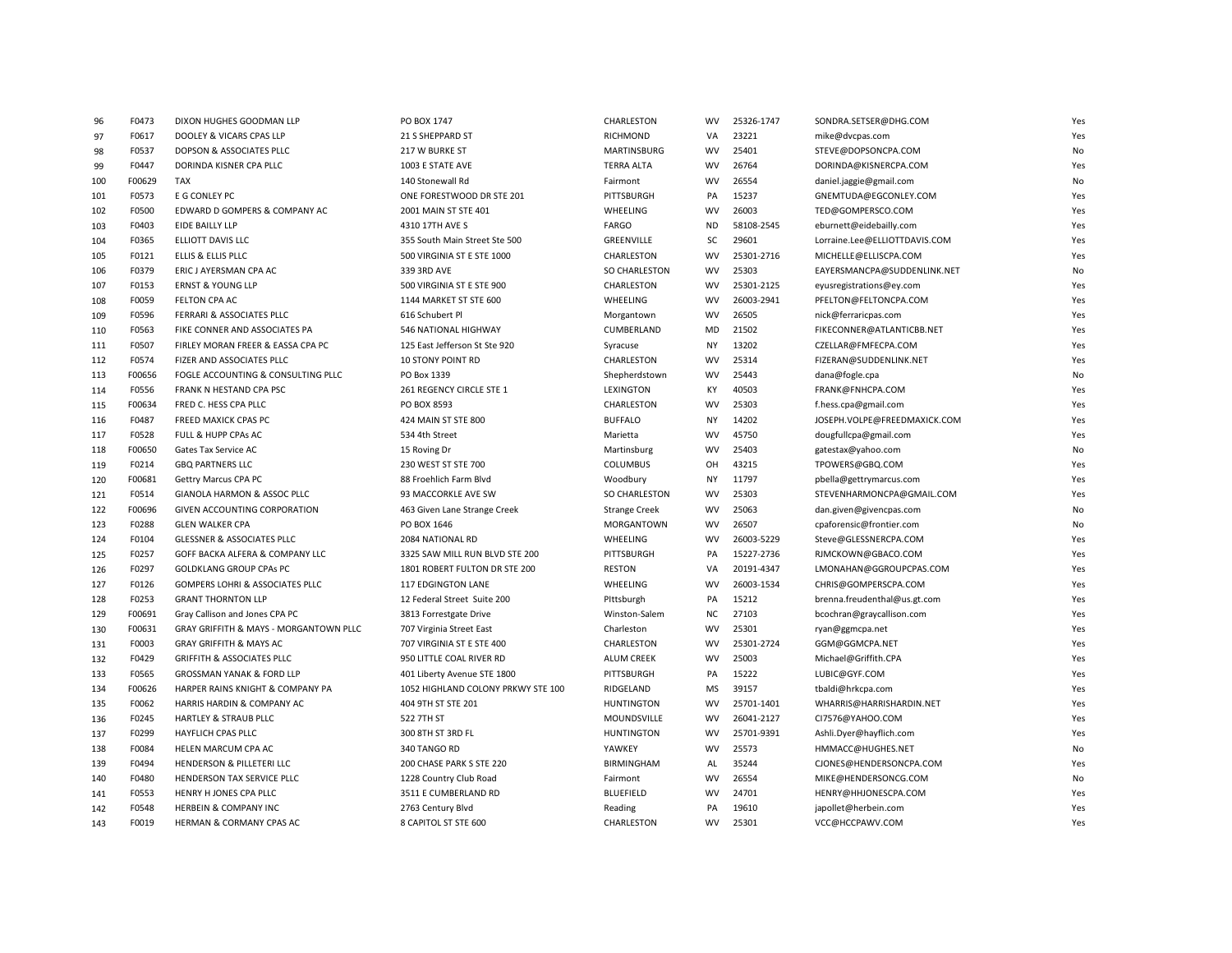| 144 | F0070  | HERMAN J PRICE CPA AC                         | 195 GREENBAG RD               | MORGANTOWN            | WV        | 26501-7157 | HERMAN@HPRICECPA.COM             | Yes       |
|-----|--------|-----------------------------------------------|-------------------------------|-----------------------|-----------|------------|----------------------------------|-----------|
| 145 | F0096  | HESS STEWART & CAMPBELL PLLC                  | PO BOX 1060                   | <b>HUNTINGTON</b>     | <b>WV</b> | 25713-1060 | RCAMP@HSC-CPA.COM                | Yes       |
| 146 | F0436  | HILDEBRAND LIMPARIS & ASSOCIATES CPAS PC      | 7101 GUILFORD DR STE 200      | <b>FREDERICK</b>      | MD        | 21704      | Shane@HLACPA.COM                 | Yes       |
| 147 | F0222  | HILL BARTH & KING LLC                         | 6603 SUMMIT DR                | CANFIELD              | OH        | 44406      | PWILSON@HBKCPA.COM               | Yes       |
| 148 | F0588  | HOWARD J MANN CPA AC                          | 1126 W KING ST                | MARTINSBURG           | <b>WV</b> | 25401      | HMANNCPA@AOL.COM                 | No        |
| 149 | F0149  | HUBER MICHAELS AC                             | 111 JOSIE DR                  | <b>KEYSER</b>         | <b>WV</b> | 26726-9460 | EHUBER@HMCCPA.COM                | Yes       |
| 150 | F00703 | Hughes Pittman & Gupton, LLP                  | 1500 Sunday Drive STE 300     | Raleigh               | <b>NC</b> | 27607      | ljoyce@hpg.com                   | Yes       |
| 151 | F0464  | IRA MARC MILLER & CO PA                       | 7 CHURCH LANE STE 13          | <b>BALTIMORE</b>      | MD        | 21208      | IRAMILLERCPA@GMAIL.COM           | Yes       |
| 152 | F0008  | J C KUNKLE & ASSOCIATES AC                    | 164 LINA LANE                 | <b>MARTINSBURG</b>    | <b>WV</b> | 25405-5227 | JCKUNKLE@JCKUNKLEASSOCIATES.COM  | Yes       |
| 153 | F0489  | J P RAHAL & ASSOCIATES AC                     | 920 Ragland Road              | <b>BECKLEY</b>        | <b>WV</b> | 25801-9732 | jprahal@lynchco.com              | Yes       |
| 154 | F0419  | J SCOTT MAZUR CPA                             | 432 GREEN ST                  | SEWICKLEY             | PA        | 15143      | JSMCPA@CITY-NET.COM              | Yes       |
| 155 | F00686 | J. DAVIS, CPA - ACCOUNTING CORPORATION        | 127 Kramer Drive              | Clarksburg            | <b>WV</b> | 26301      | jldaviscpa@comcast.net           | Yes       |
| 156 | F0307  | JACKSON THORNTON & CO PC                      | <b>PO BOX 96</b>              | <b>MONTGOMERY</b>     | AL        | 36101-0096 | SELINA.CLARK@JACKSONTHORNTON.COM | Yes       |
| 157 | F0539  | JAMES M TAYLOR CPA PLLC                       | 147 STONE CHURCH RD           | WHEELING              | <b>WV</b> | 26003      | J TAYLOR3@YAHOO.COM              | No        |
| 158 | F00680 | James Moore & Co., P.L.                       | 5931 NW 1st PL                | Gainesville           | FL        | 32607      | samantha.roberts@jmco.com        | Yes       |
| 159 | F0580  | JASON G JENKINS CPA PLLC                      | 15 UNION STREET PO BOX 156    | <b>BRUCETON</b>       | <b>WV</b> | 26525      | JJENKINS@CPA.COM                 | Yes       |
| 160 | F0367  | JEFFERY S HOLLIFIELD CPA PLLC                 | 106 PARK AVE PO BOX 5424      | PRINCETON             | <b>WV</b> | 24740      | JHOLLIFIELD@HOLLIFIELDCPA.COM    | Yes       |
| 161 | F0065  | JESSIE & JESSIE AC                            | 105 W 2ND AVE PO BOX 1437     | WILLIAMSON            | <b>WV</b> | 25661-1437 | JJCPA@SUDDENLINK.NET             | Yes       |
| 162 | F0332  | JOETTA McCALLISTER CPA AC                     | <b>PO BOX 44</b>              | <b>ALUM CRK</b>       | <b>WV</b> | 25003-0044 | JOETTA@MCCALLISTERKUHN.COM       | No        |
| 163 | F0061  | JOHN D BLAIR, JR, A.C.                        | PO BOX 1991                   | CHARLESTON            | <b>WV</b> | 25327-1991 | JBLAIR@BLAIRCPAS.COM             | No        |
| 164 | F0024  | JOHN E LAW CPA AC                             | PO BOX 389                    | <b>WESTON</b>         | <b>WV</b> | 26452-0389 | jlaw@johnlawcpa.com              | Yes       |
| 165 | F0071  | JOHN EMPSON AC                                | 22 CAPITOL ST                 | CHARLESTON            | <b>WV</b> | 25301-2824 | JOHN@EMPSONCPA.NET               | Yes       |
| 166 | F00704 | John T. Lane and Associates LLC               | 219 Young Lane STE 2          | <b>Mount Sterling</b> | <b>KY</b> | 40353      | Joel@TheLaneCPA.com              | Yes       |
| 167 | F0541  | JOHNSON LAMBERT LLP                           | 4242 SIX FORKS RD STE 1500    | RALEIGH               | ΝC        | 27609-6084 | LICENSES@JOHNSONLAMBERT.COM      | Yes       |
| 168 | F00671 | K.T. Bright CPA Accounting & Tax Services, AC | 300 South Randolph Avenue     | Elkins                | <b>WV</b> | 26241      | katie@bright-cpa.com             | No        |
| 169 | F0312  | KATHERINE L FOLEY CPA AC INC                  | PO BOX 439                    | MARTINSBURG           | <b>WV</b> | 25402      | KATHY@KFOLEYCPA.COM              | No        |
| 170 | F0263  | KATHLEEN R LOVETT CPA AC                      | 77 COMFORT DR PO BOX 642      | <b>REEDSVILLE</b>     | <b>WV</b> | 26547-0642 | BILLIE@BILLIECPA.COM             | Yes       |
| 171 | F00651 | KATZ SAPPER & MILLER LLP                      | 800 E 96th St Suite 500       | Indianapolis          | IN        | 46240      | dnickler@ksmcpa.com              | Yes       |
| 172 | F0352  | KELLEY GALLOWAY SMITH GOOLSBY PSC             | <b>PO BOX 990</b>             | <b>ASHLAND</b>        | KY        | 41105-0990 | GGRIFFITH@KGSGCPA.COM            | Yes       |
| 173 | F0040  | KELLIE RAE WRIGHT CPA AC                      | PO BOX 1982                   | <b>HUNTINGTON</b>     | <b>WV</b> | 25720-1982 | kwright@twpcpa.com               | No        |
| 174 | F00620 | KESSEL CPA AND ASSOCIATES PLLC                | 7570 US Highway 220 S Suite 2 | Moorefield            | <b>WV</b> | 26836      | laurakessel@yahoo.com            | <b>No</b> |
| 175 | F0467  | KILMER & ASSOCIATES CPA PC                    | 120 S STEWART ST              | <b>WINCHESTER</b>     | VA        | 22601      | MKILMER@KILMERCPA.COM            | Yes       |
| 176 | F0586  | KIMY SEXTON CPA PLLC                          | 321 THOMAS JEFFERSON DR       | PRINCETON             | WV        | 24740      | hoangai@gmail.com                | No        |
| 177 | F00652 | <b>KIRKPATRICKPRICE INC</b>                   | 4235 Hillboro Pike Ste 300    | Nashville             | TN        | 37215-3344 | joseph@kirkpatrickprice.com      | Yes       |
| 178 | F0564  | KORESKI & ESTEP PLLC                          | 300 STAR AVE STE 314          | PARKERSBURG           | <b>WV</b> | 26101      | MKORESKI@KORESKIESTEP.COM        | Yes       |
| 179 | F0095  | KOZICKI HUGHES TICKERHOOF PLLC                | 32 20TH ST STE 300            | WHEELING              | <b>WV</b> | 26003-3746 | nhughes@khtcpas.com              | Yes       |
| 180 | F0233  | <b>KPMG LLP</b>                               | 530 CHESTNUT RIDGE RD         | <b>MONTVALE</b>       | <b>NJ</b> | 07645      | US-ECLICENSING@KPMG.COM          | Yes       |
| 181 | F0388  | <b>KRAFT CPAS PLLC</b>                        | 555 GREAT CIRCLE RD STE 200   | NASHVILLE             | TN        | 37228-1310 | MBOWMAN@KRAFTCPAS.COM            | Yes       |
| 182 | F0585  | KRISTINA BERON CPA PLLC                       | 10 Foodland Plaza             | Glenville             | <b>WV</b> | 26351      | kberoncpa@gmail.com              | No        |
| 183 | F0540  | L M HENDERSON & COMPANY LLP                   | 450 E 96TH ST STE 200         | <b>INDIANAPOLIS</b>   | IN        | 46240      | JIMC@LMHCPA.COM                  | Yes       |
| 184 | F0189  | LALLY & CO LLC                                | 5700 CORPORATE DR STE 800     | PITTSBURGH            | PA        | 15237-5851 | dabuttignol@lallycpas.com        | Yes       |
| 185 | F0106  | LAMBRIGHT & GUTTA PLLC                        | 1199 VAN VOORHIS RD STE 6     | <b>MORGANTOWN</b>     | <b>WV</b> | 26505-3495 | KGUTTACPA@LAMBRIGHTANDGUTTA.COM  | No        |
| 186 | F0015  | LANDERS & LANDERS AC                          | 1116 5TH AVE                  | <b>HUNTINGTON</b>     | <b>WV</b> | 25701-2205 | RENEE@LANDERSANDLANDERS.COM      | Yes       |
| 187 | F0048  | LAWRENCE J ICKES CPA AC                       | <b>PO BOX 886</b>             | LEWISBURG             | <b>WV</b> | 24901-0886 | ICKESCPA@SUDDENLINKMAIL.COM      | No        |
| 188 | F0482  | LEWIS & ASSOCIATES AC                         | 5972 US RTE 60 E POBOX 565    | BARBOURSVILLE         | <b>WV</b> | 25504      | TREY@LEWISANDASSOCIATESCPAS.COM  | No        |
| 189 | F0247  | LILLIE & COMPANY LLC                          | <b>PO BOX 570</b>             | <b>SUNBURY</b>        | OH        | 43074-0570 | STEVELILLIE@LILLIECPA.COM        | Yes       |
| 190 | F00698 | Lilling & Company LLP                         | 2 Seaview Boulevard STE 200   | PORT WASHINGTON       | NY        | 11050      | sheller@lillingcpa.com           | Yes       |
| 191 | F00661 | LISA D JENNINGS CPA PLLC                      | PO BOX 819                    | <b>ATHENS</b>         | <b>WV</b> | 24712      | lisa.jennings75@yahoo.com        | No        |
|     |        |                                               |                               |                       |           |            |                                  |           |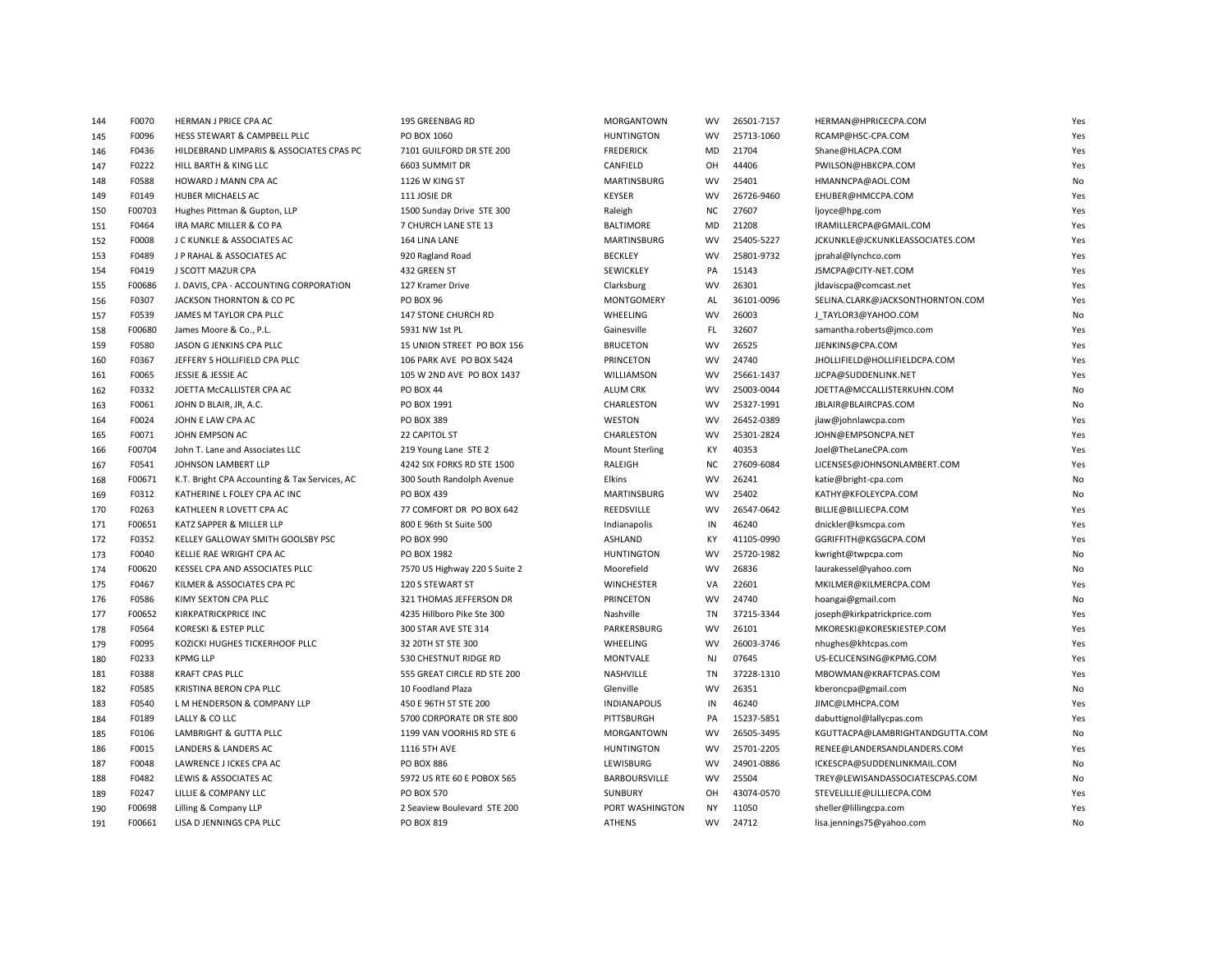| 192 | F0103  | LIVELY & ASSOCIATES PLLC                 | 1460 E MAIN ST                   | PRINCETON            | WV        | 24740-3068 | JPERRY@LIVELYCPA.COM                | Yes       |
|-----|--------|------------------------------------------|----------------------------------|----------------------|-----------|------------|-------------------------------------|-----------|
| 193 | F00665 | LONGERBEAM TAX & ACCOUNTING SERVICES AC  | 115 N Marshall St                | Ranson               | <b>WV</b> | 25438      | longerbeamtax@gmail.com             | No        |
| 194 | F0604  | LORIE SMITH MEADOWS PLLC                 | PO Box 608                       | Eleanor              | <b>WV</b> | 25070      | lsmithmeadows@aol.com               | Yes       |
| 195 | F0524  | LOUIS PLUNG & COMPANY LLP                | 420 FT DUQUESNE BLVD STE 1900    | <b>PITTSBURGH</b>    | PA        | 15222-1475 | jzovko@louisplung.com               | Yes       |
| 196 | F0536  | LOWE & ASSOCIATES PLLC                   | <b>1156 S MAIN ST</b>            | <b>MILTON</b>        | <b>WV</b> | 25541      | RLOWE@LOWECPAS.COM                  | Yes       |
| 197 | F00646 | LUMEN CPA, INC                           | 10091 BRECKSVILLE RD STE C       | <b>BRECKSVILLE</b>   | OH        | 44141      | marty@lumencpa.com                  | Yes       |
| 198 | F0242  | LYNCH & COMPANY AC                       | 201 SUNSET DRIVE                 | <b>BECKLEY</b>       | <b>WV</b> | 25801-2825 | FHLynch@Lynch.Company               | No        |
| 199 | F00697 | Mac Lichterman CPA                       | 6372 Dupont Rd.                  | Washington           | <b>WV</b> | 26181      | maclichtermancpa@gmail.com          | No        |
| 200 | F00618 | MACIAS GINI & O'CONNELL LLP              | 2029 CENTURY PARK E STE 1500     | <b>LOS ANGELES</b>   | CA        | 90067      | qualitycontrol@mgocpa.com           | Yes       |
| 201 | F0591  | <b>MAHER DUESSEL</b>                     | 503 MARTINDALE ST STE 600        | PITTSBURGH           | PA        | 15212      | svernier@md-cpas.com                | Yes       |
| 202 | F0305  | MALCOLM JOHNSON COMPANY PA               | PO BOX 530848                    | DEBARY               | FL        | 32753-0848 | msjohnson@MALCOLMJOHNSONCOMPANY.COM | Yes       |
| 203 | F0088  | MALONEY & ASSOCIATES PLLC                | 316 E MAIN ST PO BOX 520         | <b>KINGWOOD</b>      | <b>WV</b> | 26537-0520 | PAM@MALONEYANDASSOCIATES.COM        | Yes       |
| 204 | F0444  | MALONEY & NOVOTNY LLC                    | 1111 SUPERIOR AVE STE 700        | CLEVELAND            | OH        | 44114      | AWADDLE@MALONEYNOVOTNY.COM          | Yes       |
| 205 | F0581  | <b>MARCUM LLP</b>                        | 730 3rd Avenue, 11th Floor       | New York             | <b>NY</b> | 10017      | LICENSING@MARCUMLLP.COM             | Yes       |
| 206 | F00654 | MARK GREEN CPA AC                        | 31 Hovatter Drive                | Inwood               | <b>WV</b> | 25428      | MarkGreenCPA@Outlook.com            | Yes       |
| 207 | F0456  | MARK P JOSEPH CPA PLLC                   | PO BOX 406                       | <b>BEVERLY</b>       | <b>WV</b> |            | MARK@MARKPJOSEPHCPA.COM             | Yes       |
| 208 | F00638 | MARK V. KUNTZ, CPA, CFP, PLLC            | PO BOX 4549                      | <b>BRIDGEPORT</b>    | <b>WV</b> | 26330      | MARK.V.KUNTZ@GMAIL.COM              | No        |
| 209 | F0205  | MARKOVITZ DUGAN & ASSOCIATES             | 1001 E ENTRY DR STE 200          | PITTSBURGH           | PA        | 15216-2943 | CLAUDIAL@MDA-CPA.COM                | No        |
| 210 | F0551  | MATHENY & COMPANY AC                     | 167 SENECA DR PO BOX 528         | <b>RIPLEY</b>        | <b>WV</b> | 25271      | CMATHENY@mathenycpas.com            | No        |
| 211 | F0244  | MAYER HOFFMAN MCCANN PC                  | 700 WEST 47TH ST STE 1100        | <b>KANSAS CITY</b>   | MO        | 64112      | bmann@mhm-pc.com                    | Yes       |
| 212 | F0018  | MAYNARD & MEASE CPAS AC                  | 5972 US RT 60 E PO BOX 565       | <b>BARBOURSVILLE</b> | <b>WV</b> | 25504-0565 | MAYNARDCPA@AOL.COM                  | <b>No</b> |
| 213 | F00640 | Mazars USA LLP                           | 135 W 50th Street                | New York             | NY        | 10020      | Carmen.Olivieri@mazarsusa.com       | Yes       |
| 214 | F0303  | MCCLINTOCK & ASSOCIATES PC               | 1370 WASHINGTON PIKE             | <b>BRIDGEVILLE</b>   | PA        | 15017-2682 | DMCCLINTOCK@MCCLINTOCKCPA.COM       | Yes       |
| 215 | F0012  | MCDONOUGH EDDY PARSONS & BAYLOUS AC      | 412 MARKET ST PO BOX 184         | PARKERSBURG          | <b>WV</b> | 26102-0184 | ED.MCDONOUGH@MEPB.COM               | Yes       |
| 216 | F0375  | McGILL POWER BELL & ASSOCIATES LLP       | 180 Mercer Street                | MEADVILLE            | PA        | 16335      | dsemrad@mpbcpa.com                  | Yes       |
| 217 | F00633 | MCM CPAS & ADVISORS LLP                  | 462 SOUTH FOURTH ST STE 2600     | LOUISVILLE           | KY        | 40202      | gwen.spears@mcmcpa.com              | Yes       |
| 218 | F00668 | Melissa Powers CPA & Associates PLLC     | 107 Starling Estates             | Morgantown           | <b>WV</b> | 26508      | melissacpa@mp-associates.net        | Yes       |
| 219 | F0478  | MESSER & ASSOCIATES AC                   | 121 Goff Mountain Road Suite D   | Cross Lanes          | <b>WV</b> | 25313      | brian@dafacct.com                   | No        |
| 220 | F0373  | MILLER & COMPANY PLLC                    | <b>PO BOX 389</b>                | <b>HUNTINGTON</b>    | <b>WV</b> | 25708      | PGMILLERCPA@COMCAST.NET             | No        |
| 221 | F0080  | MILLER & MILLER AC                       | <b>PO BOX 745</b>                | SPENCER              | <b>WV</b> | 25276-0745 | FLAPJACK613@HOTMAIL.COM             | Yes       |
| 222 | F00673 | MILLER MAYER SULLIVAN & STEVENS LLP      | 2365 Harrodsburg Road            | Lexington            | KY        | 40504      | info@mmssllp.com                    | Yes       |
| 223 | F0469  | MILLER STACEY & ASSOCIATES INC           | 300 CAROLINA AVE                 | <b>CHESTER</b>       | <b>WV</b> | 26034      | DMSCPAOSU@YAHOO.COM                 | Yes       |
| 224 | F00667 | Millhuff-Stang CPA Inc.                  | 1428 Gallia Street               | Portsmouth           | OH        | 45662      | natalie@millhuffstangcpa.com        | Yes       |
| 225 | F0384  | MOCK BOSCO & ASSOCIATES PC               | 900 WASHINGTON AVENUE            | CARNEGIE             | PA        | 15106      | kmcmullen@mockbosco.com             | Yes       |
| 226 | F0481  | <b>MOSS ADAMS LLP</b>                    | 999 THIRD AVE STE 2800           | <b>SEATTLE</b>       | <b>WA</b> | 98104      | malicensing@mossadams.com           | Yes       |
| 227 | F00653 | MUELLER & CO LLP                         | 1707 N Randall Rd Ste 200        | Elgin                | IL        | 60123      | bsullivan@muellercpa.com            | Yes       |
| 228 | F0119  | MUMAW & VICKERS PLLC                     | 102 WEST LIBERTY ST              | <b>CHARLES TOWN</b>  | <b>WV</b> | 25414-1518 | KEITHMUMAW@COMCAST.NET              | Yes       |
| 229 | F0511  | MURRAY QUEEN & COMPANY PLLC              | 118 E MAIN ST                    | <b>BRIDGEPORT</b>    | <b>WV</b> | 26330      | ROGER@MURRAYQUEENCPAS.COM           | Yes       |
| 230 | F0188  | MYERS AND STAUFFER LC                    | 700 W 47TH ST STE 1100           | <b>KANSAS CITY</b>   | <b>MO</b> | 64112      | LONDEEN@MSLC.COM                    | Yes       |
| 231 | F0309  | MYERS PATSY & ASSOCIATES LLC             | 150 E MAIN ST STE 201            | CARNEGIE             | PA        | 15106      | jpm@mpacpas.com                     | Yes       |
| 232 | F0098  | NICHOLS DEHAVEN & ASSOCIATES CPAS PLLC   | PO BOX 610                       | <b>CHARLES TOWN</b>  | <b>WV</b> | 25414-0610 | KPARSONS@NICHOLSDEHAVEN.COM         | No        |
| 233 | F00660 | NorthStar Accounting & Tax Services PLLC | 141 Smithtown School Road        | Morgantown           | <b>WV</b> | 26508      | beverly@northstar-cpa.com           | No        |
| 234 | F0438  | NOVOGRADAC & COMPANY LLP                 | 1160 BATTERY ST EAST BLDG 4TH FL | <b>SAN FRANCISCO</b> | CA        | 94111      | COMPLIANCE@NOVOCO.COM               | Yes       |
| 235 | F0010  | O'NEAL & ASSOCIATES AC                   | 130 MAIN ST PO BOX 5128          | <b>BECKLEY</b>       | WV        | 25801-7501 | donna_oneal@hotmail.com             | Yes       |
| 236 | F0128  | OURS LAWYER LEWIS & COMPANY PLLC         | 1105 WINCHESTER AVE              | MARTINSBURG          | <b>WV</b> | 25401-1651 | TOURS@OLL-CPAS.COM                  | Yes       |
| 237 | F0038  | OVIE D GIBSON CPA AC                     | <b>207 TENNESSEE AVE</b>         | CHARLESTON           | <b>WV</b> | 25302-2324 | OVIE@OVIEGIBSONCPA.COM              | No        |
| 238 | F0202  | PACKER THOMAS                            | 6601 WESTFORD PL STE 101         | CANFIELD             | OH        | 44406      | RSCHAFER@PACKERTHOMAS.COM           | Yes       |
| 239 | F0335  | PAM HOLLIDAY CPA AC                      | 1032 SHAWNEE TRAIL               | <b>ELKVIEW</b>       | <b>WV</b> | 25071      | PAM.SIMMONS@PAMHOLLIDAYCPA.COM      | Yes       |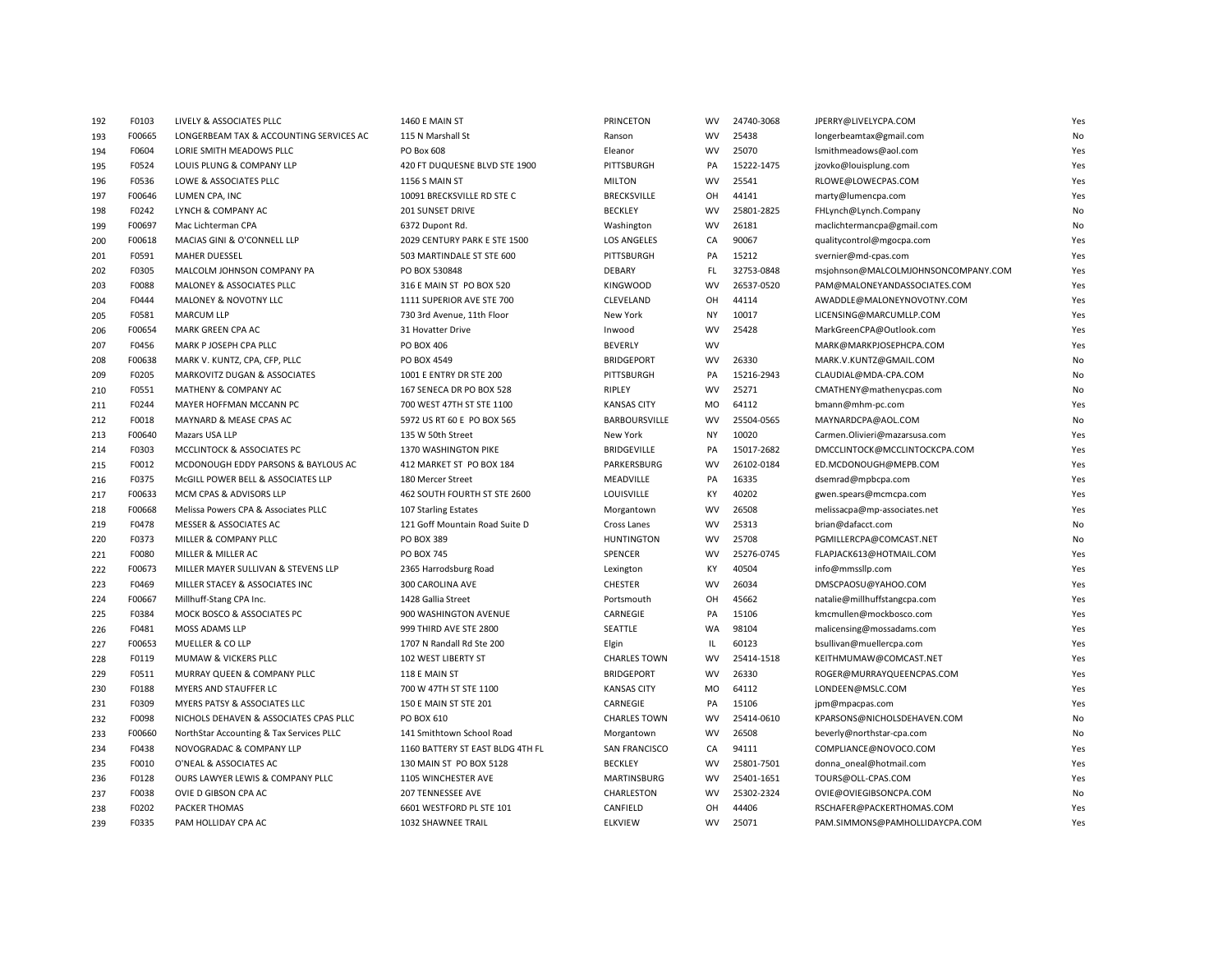| 240 | F0609  | PANARO CPAS PLLC                        | 2604 VIRGINIA AVE SE               | CHARLESTON              | wv        | 25304      | ANGELA@PANAROCPAS.COM               | No        |
|-----|--------|-----------------------------------------|------------------------------------|-------------------------|-----------|------------|-------------------------------------|-----------|
| 241 | F0603  | <b>PBMARES LLP</b>                      | 701 TOWN CENTER DR STE 900         | <b>NEWPORT NEWS</b>     | VA        | 23606      | hjohnson@pbmares.com                | Yes       |
| 242 | F00619 | Pension Assurance LLP                   | 20335 Ventura Blvd Ste 305         | Woodland Hills          | CA        | 91364-2444 | wmonti@pensionassurance.com         | Yes       |
| 243 | F0085  | PERRY & ASSOCIATES CPAS AC              | 1907 Grand Central Avenue          | <b>VIENNA</b>           | <b>WV</b> | 26105      | JALTIER@PERRYCPAS.NET               | Yes       |
| 244 | F0380  | PERRY-ZOLADZ & COMPANY, PLLC            | 111 PARK VIEW LANE STE 203         | WHEELING                | <b>WV</b> | 26003      | BRANDON@PERRYCPAGROUP.COM           | No        |
| 245 | F0454  | PERSINGER & ASSOCIATES INC              | 203 W GRAYSON ST                   | <b>GALAX</b>            | VA        |            | DREITZEL@PERSINGERCPA.COM           | Yes       |
| 246 | F0483  | PERSINGER COMPANY CPAS INC              | 501 E DOLLY ANN DR PO BOX 60       | COVINGTON               | VA        | 24426      | KFEAZELL@PERSINGERCPA.COM           | Yes       |
| 247 | F0461  | PHILLIP C JARRELL LLC                   | <b>43 N TALLAHASSEE ST</b>         | HAZELHURST              | GA        | 31539      | PJARRELL@PCJLLC.NET                 | Yes       |
| 248 | F0325  | PITROLO & ASSOCIATES PLLC               | 309 CLEVELAND AVE STE 507          | <b>FAIRMONT</b>         | <b>WV</b> | 26554-1606 | PITROLOASSOCIATES@HOTMAIL.COM       | No        |
| 249 | F0554  | PKF O'Connor Davies LLP                 | 500 Mamaroneck Ave Suite 301       | Harrison                | <b>NY</b> | 10528      | ACAPELLUPO@PKFOD.COM                | Yes       |
| 250 | F0532  | PLANTE & MORAN PLLC                     | 3000 Town Center, STE 100          | SOUTHFIELD              | MI        | 48075      | Becky.katich@plantemoran.com        | Yes       |
| 251 | F00694 | Porter & Associates CPAs PLLC           | 3327B US RT 60 East PO BOX 8129    | Huntington              | <b>WV</b> | 25705      | jporter@porter.cpa                  | Yes       |
| 252 | F0517  | POSTLETHWAITE & NETTERVILLE APAC        | 8550 UNITED PLAZA BLVD STE 1001    | <b>BATON ROUGE</b>      | LA        | 70809      | AMCCURRY@PNCPA.COM                  | Yes       |
| 253 | F00702 | Prescient Assurance LLC                 | 4808 Signal Forest Dr              | Signal Mountain         | <b>TN</b> | 37377      | john.wallace@prescientassurance.com | Yes       |
| 254 | F0490  | PREZKOP-CHAPPELEAR & ASSOCIATES AC      | 1025 MAIN ST STE 710               | WHEELING                | <b>WV</b> | 26003      | PAC@WISEMANHUTZELL.COM              | Yes       |
| 255 | F0079  | PRICE & ASSOCIATES AC                   | 508 Cobalt Lane                    | Beckley                 | <b>WV</b> | 25801      | dkprice@suddenlink.net              | No        |
| 256 | F00693 | Price and Associates CPAs, LLC          | 400 North Ashley Drive STE 1325    | Tampa                   | FL.       | 33602      | stacie.murray@a-lign.com            | Yes       |
| 257 | F0530  | PRICEROMINE PLLC                        | PO BOX 3266                        | SHEPHERDSTOWN           | <b>WV</b> | 25443      | brian@priceromine.com               | <b>No</b> |
| 258 | F0196  | PRICEWATERHOUSECOOPERS LLP              | 300 MADISON AVE                    | <b>NEW YORK</b>         | <b>NY</b> | 10017-6232 | US EC-FIRM-PERMITS@PWC.COM          | Yes       |
| 259 | F0140  | PRIDE & WINTER CPAS                     | 1010 BLVD AVE                      | <b>FAIRMONT</b>         | <b>WV</b> | 26554      | DEEWINTER@FRONTIER.COM              | <b>No</b> |
| 260 | F0194  | PURKEY CARTER COMPTON SWANN CARTER PLLC | <b>PO BOX 727</b>                  | <b>MORRISTOWN</b>       | <b>TN</b> | 37815-0727 | SCARTER@PCCSC.COM                   | Yes       |
| 261 | F0543  | R D HOAG & ASSOCIATES LLC               | 555 N BELL AVE                     | CARNEGIE                | PA        | 15106      | junico@rdhcpallc.com                | Yes       |
| 262 | F00664 | R. GABE RUSHDEN, CPA, AC                | 179 Summers St., Ste 721           | Charelston              | <b>WV</b> | 25301      | gabe.rushden@blaircpas.com          | No        |
| 263 | F00630 | R. Michael LaBounty & Associates PC     | 2750 Buford Highway NE #247        | Atlanta                 | GA        | 30324      | rmlabounty@bellsouth.net            | <b>No</b> |
| 264 | F00679 | Ranjeet Koirala CPA PC                  | 535 W Airport, Fwy 120             | Irving                  | <b>TX</b> | 75062      | rk@rkcpa.net                        | Yes       |
| 265 | F0199  | <b>REA &amp; ASSOCIATES INC</b>         | PO BOX 1020                        | <b>NEW PHILADELPHIA</b> | OH        | 44663-5120 | JEREMY.SENFTEN@REACPA.COM           | Yes       |
| 266 | F0426  | RECTOR REEDER & LOFTON PC               | 623 TOM BREWER ROAD                | LOGANVILLE              | GA        | 30052-4042 | DRECTOR@RR-CPA.COM                  | Yes       |
| 267 | F00700 | <b>RENICK PERRY CPAS PLLC</b>           | 1506 Greenbrier Drive              | Huntington              | <b>WV</b> | 25704      | rperry@renickcpa.com                | Yes       |
| 268 | F0549  | RICHARD WALKER CPA AC                   | 2227 JACKSON AVE                   | PT PLEASANT             | <b>WV</b> | 25550      | RICHARD@RICHARDWALKERCPA.COM        | Yes       |
| 269 | F0597  | RICHEY MAY & CO LLP                     | 9780 S. Meridian Blvd. Ste 500     | Englewood               | CO        | 80112      | compliance@richeymay.com            | Yes       |
| 270 | F0047  | RICHMOND & COMPANY CPAS AC              | 112 MAIN ST PO BOX 1204            | <b>BECKLEY</b>          | <b>WV</b> | 25802-1204 | RRICHMOND@RICHMONDCOMPANY.COM       | Yes       |
| 271 | F0078  | RICK D GAINER CPA AC                    | PO BOX 5013                        | <b>VIENNA</b>           | <b>WV</b> | 26105-5013 | GAINERCPA@FRONTIER.COM              | <b>No</b> |
| 272 | F0081  | RICKY D SMITH CPA AC                    | 128 Peters Drive                   | <b>BECKLEY</b>          | <b>WV</b> | 25801      | RICKYD99@HOTMAIL.COM                | No        |
| 273 | F0442  | <b>RKL LLP</b>                          | <b>1800 FRUITVILLE PIKE</b>        | LANCASTER               | PA        | 17601      | BBOWERS@RKLCPA.COM                  | Yes       |
| 274 | F0004  | ROBERT E FISHER CPA AC                  | 908 MERCER ST PO BOX 880           | PRINCETON               | <b>WV</b> | 24740-0880 | rfisher7175@gmail.com               | Yes       |
| 275 | F00625 | RODEFER MOSS & CO PLLC                  | 608 MABRY HOOD RD                  | KNOXVILLE               | <b>TN</b> | 37932      | jbayne@rodefermoss.com              | Yes       |
| 276 | F0340  | ROGER HARDESTY & ASSOCIATES AC          | 420 MORGANTOWN ST                  | <b>KINGWOOD</b>         | <b>WV</b> | 26537-1091 | HARDESTYANDASSOC@LABS.NET           | Yes       |
| 277 | F0132  | ROLLINS CLEAVENGER & ROLLINS CPAS       | PO BOX 169                         | CHARLESTON              | <b>WV</b> | 25321-0169 | EBAILEY@RCRCPA.COM                  | Yes       |
| 278 | F0076  | ROTH & WHITE AC                         | 216 W MAIN ST STE B PO BOX 67      | <b>KINGWOOD</b>         | <b>WV</b> | 26537      | NROTH8@FRONTIER.COM                 | Yes       |
| 279 | F0228  | RSM US LLP                              | 30 South Wacker Suite 3300         | Chicago                 | IL        | 60606      | regulatoryrelations@rsmus.com       | Yes       |
| 280 | F0344  | RUSSELL EVANS & THOMPSON PLLC           | 299 HERNDON PKWY STE 206           | <b>HERNDON</b>          | VA        | 20170-4467 | GRUSSELL@RETCPAS.COM                | Yes       |
| 281 | F0550  | RUSSELL H FRANCIS CPA PLLC              | <b>112 VENTURA DR</b>              | <b>BRIDGEPORT</b>       | <b>WV</b> | 26330      | RFRAN00001@AOL.COM                  | Yes       |
| 282 | F0219  | RUTHERFORD & JOHNSON PC                 | 116 MEDICAL CIRCLE                 | <b>WINCHESTER</b>       | VA        | 22601      | KIP@RJPCCPA.COM                     | Yes       |
| 283 | F0041  | S R SNODGRASS PC                        | 2009 MacKenzie Way Ste 340         | Cranberry TWP           | PA        | 16066      | bmcdonough@srsnodgrass.com          | Yes       |
| 284 | F0584  | S. AGARWAL CPA AC                       | 104 HAWKBURY TRCE CRANBERRY POINTE | <b>BECKLEY</b>          | <b>WV</b> | 25801      | SANDEEPSAGARWAL@YAHOO.COM           | No        |
| 285 | F0538  | SALMON SIMS THOMAS & ASSOCIATES PLLC    | 12720 HILLCREST RD STE 500         | <b>DALLAS</b>           | <b>TX</b> | 75230      | ADMINHELP@SSTCPA.COM                | Yes       |
| 286 | F0364  | SANDRA B NEELY CPA AC                   | 127 SUNSET ACRES HC 37 BOX 163     | LEWISBURG               | <b>WV</b> | 24901-9534 | SBNCPA21@GMAIL.COM                  | No        |
| 287 | F0558  | SC&H ATTEST SERVICES PC                 | 910 RIDGEBROOK RD                  | <b>SPARKS</b>           | MD        | 21152      | kunderwood@scandh.com               | Yes       |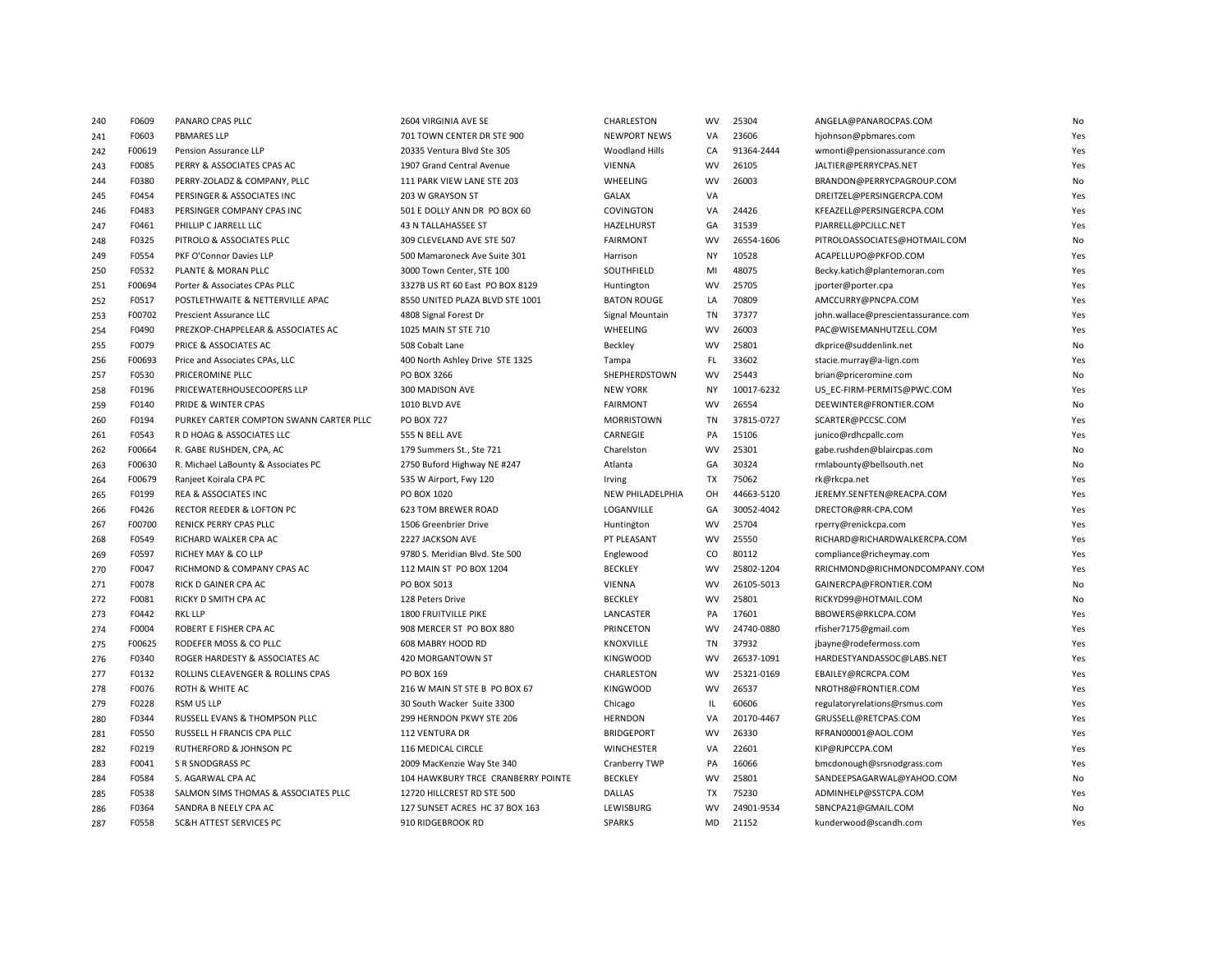| 288 | F00670 | SCHELLMAN & COMPANY LLC                   | 4010 W BOY SCOUT BLVD STE 600           | <b>TAMPA</b>        | FL.       | 33607      | BEN.ALLEN@SCHELLMAN.COM           | Yes |
|-----|--------|-------------------------------------------|-----------------------------------------|---------------------|-----------|------------|-----------------------------------|-----|
| 289 | F0232  | SCHNEIDER DOWNS & CO INC                  | ONE PPG PLACE STE 1700                  | PITTSBURGH          | PA        | 15222      | MRUFFING@SCHNEIDERDOWNS.COM       | Yes |
| 290 | F0063  | SEACHRIST & ASSOCIATES A.C.               | 21 WARDEN RUN RD                        | WHEELING            | <b>WV</b> | 26003-6173 | CSEACHRIST@SKMCPA.COM             | Yes |
| 291 | F0036  | <b>SECRET &amp; SHIELDS AC</b>            | 333 W MAIN ST PO BOX 1150               | CLARKSBURG          | <b>WV</b> | 26302-1150 | AOSECRETJR@GMAIL.COM              | Yes |
| 292 | F0533  | SEDOSKY & ASSOCIATES, PLLC                | 14 E Lincoln Street                     | Buckhannon          | <b>WV</b> | 26201      | amy@sedoskycpa.com                | Yes |
| 293 | F00669 | Shaw & Associates, PLLC                   | 111 Park View Lane STE 200              | Wheeling            | <b>WV</b> | 26003      | jamie@cpashaw.com                 | Yes |
| 294 | F0306  | SHELTON & COMPANY CPAS PC                 | PO BOX 10068                            | LYNCHBURG           | VA        | 24506-0068 | CHAD@CONSTRUCTIONCPAS.COM         | Yes |
| 295 | F00663 | SIKICH LLP                                | 1415 W DIEHL RD                         | NAPERVILLE          | IL        | 60563      | ramona.johnson@sikich.com         | Yes |
| 296 | F0612  | SIMMS & COMPANY PLLC                      | 216 Brooks Street, Suite 200            | Charleston          | <b>WV</b> | 25301      | jsimms@simmscpa.com               | Yes |
| 297 | F0231  | SISTERSON & CO LLP                        | 310 GRANT ST STE 2100                   | PITTSBURGH          | PA        | 15219-2202 | bplusk@sisterson.com              | Yes |
| 298 | F0266  | SMITH & ASSOCIATES CPA & CONSULTANTS PLLC | 426 DRUMMOND ST                         | MORGANTOWN          | <b>WV</b> | 26505      | ANDREW@SMITHCPAPLLC.COM           | No  |
| 299 | F0434  | SMITH & COMPANY CPA AC                    | 810 N KANAWHA ST PO BOX 248             | <b>BEAVER</b>       | <b>WV</b> | 25813      | JSMITH@SMITHCOMPANYCPA.COM        | Yes |
| 300 | F00690 | Smith Accounting Services A.C.            | 210 Sabol Drive                         | Charleston          | <b>WV</b> | 25312      | ssmith@smithacctservices.com      | No  |
| 301 | F0124  | SMITH COCHRAN & HICKS PLLC                | 3510 MACCORKLE AVE SE                   | CHARLESTON          | <b>WV</b> | 25304      | HBURGESS@SCHCPA.COM               | Yes |
| 302 | F0171  | SMITH ELLIOTT KEARNS & COMPANY LLC        | 19405 EMERALD SQUARE STE 2300           | HAGERSTOWN          | MD        | 21742      | KWINES@SEK.COM                    | Yes |
| 303 | F0229  | SMITH KESLER & COMPANY PA                 | PO BOX 170249                           | SPARTANBURG         | SC        | 29301-0024 | GEHINDS@SKANDCO.COM               | Yes |
| 304 | F0183  | SMITH LEWIS CHESS & CO LLP                | <b>670 CHERRY TREE LANE</b>             | <b>UNIONTOWN</b>    | PA        | 15401-8947 | KRIDDELL@SLCCCPA.COM              | Yes |
| 305 | F0485  | SMYTH & PYLES LLC                         | 50 BALTIMORE ST 4TH FL                  | CUMBERLAND          | MD        | 21502      | TPyles@CBIZ.COM                   | Yes |
| 306 | F0099  | SOMERVILLE & CO PLLC                      | 501 5TH AVE STE 1 PO BOX 2096           | <b>HUNTINGTON</b>   | <b>WV</b> | 25721-2096 | barry.burgess@s-co.com            | Yes |
| 307 | F0031  | SOWERS & COMPANY AC                       | PO BOX 1050                             | HURRICANE           | <b>WV</b> | 25526-3050 | matt@sowerscpas.com               | Yes |
| 308 | F0424  | SPENCER CPA & ASSOCIATES PLLC             | PO BOX 2560                             | <b>BUCKHANNON</b>   | <b>WV</b> | 26201      | JILLIAN@SPENCERCPA.NET            | Yes |
| 309 | F0605  | STUART T STICKEL CPA CFE PLLC             | 45 Walnut Avnue                         | Bethlehem           | <b>WV</b> | 26003      | stuart.stickel@outlook.com        | Yes |
| 310 | F0611  | SULLIVAN & SULLIVAN PLLC                  | 102 E MAPLE AVE STE 5                   | <b>FAYETTEVILLE</b> | <b>WV</b> | 25840      | amy.sullivan@sandspllc.com        | Yes |
| 311 | F0345  | SULLIVAN WEBB PLLC                        | PO BOX 2745                             | <b>HUNTINGTON</b>   | <b>WV</b> | 25727-2745 | BRUCESULLIVANCPA@SULLIVANWEBB.COM | Yes |
| 312 | F00672 | Summit CPA Group                          | 9809 Dawson's Creek Blyd                | Fort Wayne          | IN        | 46825      | kmoore@summitcpa.net              | Yes |
| 313 | F0090  | SUTTLE & STALNAKER PLLC                   | 1411 VIRGINIA ST E STE 100              | CHARLESTON          | <b>WV</b> | 25301-3086 | RNEWTON@SUTTLECPAS.COM            | Yes |
| 314 | F00649 | TAYLOR AND ASSOCIATES PLLC                | PO Box 1918                             | Logan               | <b>WV</b> | 25601      | dtaylor@taylorassociatespllc.com  | No  |
| 315 | F0130  | TEED & ASSOCIATES PLLC                    | 511 50th ST PO BOX 4576                 | CHARLESTON          | <b>WV</b> | 25364      | paula@teedandassociates.com       | No  |
| 316 | F0159  | TENNEY & ASSOCIATES PLLC                  | 1101 ROSEMAR RD STE B                   | PARKERSBURG         | <b>WV</b> | 26105      | AROACH@TENNEYCPA.NET              | Yes |
| 317 | F0614  | TESSA M WHITE PLLC                        | 1108 Kanawha Boulevard E, Unit 502      | CHARLESTON          | <b>WV</b> | 25301      | TESSAMARIEWHITE@GMAIL.COM         | No  |
| 318 | F999   | TEST YOUNG TEST PLLC                      | 123 MAIN ST                             | <b>ST ALBANS</b>    | TN        | 55068      | FOREVERYOUNGFIVE@GMAIL.COM        | No  |
| 319 | F0093  | TETRICK & BARTLETT PLLC                   | 122 N OAK ST PO BOX 1916                | CLARKSBURG          | <b>WV</b> | 26302-1916 | LROGERS@TETRICKBARTLETT.COM       | Yes |
| 320 | F0029  | THE FYFFE JONES GROUP AC                  | 1033 20TH ST PO BOX 1148                | <b>HUNTINGTON</b>   | <b>WV</b> | 25703-1148 | AFRULEY@FJA-CPAS.COM              | Yes |
| 321 | F00641 | The Pomykala Group                        | 4112 N. Cass Avenue                     | Westmont            | IL        | 60559      | mmanganiello@pomykalagroup.com    | Yes |
| 322 | F0169  | THE RODEHEAVER GROUP AC                   | 3214 EARL L CORE RD                     | MORGANTOWN          | <b>WV</b> | 26508      | ASHELEY.MOUSADIS@RGROUPCPA.COM    | Yes |
| 323 | F0201  | TICHENOR & ASSOCIATES LLP                 | 1700 EASTPOINT PKWY STE 270             | LOUISVILLE          | KY        | 40223      | DHESSE@TICHENORASSOCIATES.COM     | Yes |
| 324 | F00685 | TIDWELL GROUP LLC                         | 3595 GRANDVIEW PKWY, STE 500            | <b>BIRMINGHAM</b>   | AL        | 35243-1817 | amanda.hoar@tidwellgroup.com      | Yes |
| 325 | F0420  | TJS DEEMER DANA LLP                       | 118 Park of Commerce Dr Suite 200       | SAVANNAH            | GA        | 31405      | VANESSA.PACE@TJSDD.COM            | Yes |
| 326 | F0146  | TRAINER WRIGHT & PATERNO CPAS             | 218 13TH ST PO BOX 2608                 | <b>HUNTINGTON</b>   | <b>WV</b> | 25726-2608 | KWRIGHT@TRAINERWRIGHT.COM         | Yes |
| 327 | F0291  | TRIPLETT ACCOUNTING & TAX SERVICE PLLC    | 728 GLENMORE LOOP RD                    | <b>ELKINS</b>       | <b>WV</b> | 26241-9473 | CTRIPLET@3WLOGIC.NET              | No  |
| 328 | F0206  | TURLINGTON & COMPANY LLP                  | PO BOX 1697                             | LEXINGTON           | NC        | 27293-1697 | ghedrick@tcllp.com                | Yes |
| 329 | F0583  | TURNBULL HOOVER & KAHL PA                 | 217 GLENN ST STE 200                    | CUMBERLAND          | MD        | 21502      | BKAHL@THKCPAS.COM                 | Yes |
| 330 | F0598  | TYLER J GATRELL CPA PLLC                  | 214 11TH AVE W                          | <b>HUNTINGTON</b>   | <b>WV</b> | 25701      | tyler@tylergcpa.com               | No  |
| 331 | F0502  | UHY LLP                                   | 1185 Avenue of the Americas, 38th Floor | New York            | NY        | 10036      | Cscheuer@uhy-us.com               | Yes |
| 332 | F0519  | URISH POPECK & CO LLC                     | THREE GATEWAY CENTER STE 2400           | PITTSBURGH          | PA        | 15222      | KCROSS@URISHPOPECK.COM            | Yes |
| 333 | F0068  | VALLET TAX & ACCOUNTING SERVICES AC       | 401 COLE ST PO BOX 927                  | LOGAN               | <b>WV</b> | 25601-0927 | DVALLET@VALLETTAX.COM             | No  |
| 334 | F0046  | VANDEVANDER & NYPL CPAS AC                | 1303 HARRISON AVE PO BOX 1757           | <b>ELKINS</b>       | <b>WV</b> | 26241      | K WARE@YAHOO.COM                  | Yes |
| 335 | F0329  | <b>VECCHIO &amp; COMPANY PLLC</b>         | 601 VENTURE DR STE 250                  | <b>MORGANTOWN</b>   | <b>WV</b> | 26508-7305 | MIKEVECCHIO@VECCHIOCO.COM         | Yes |